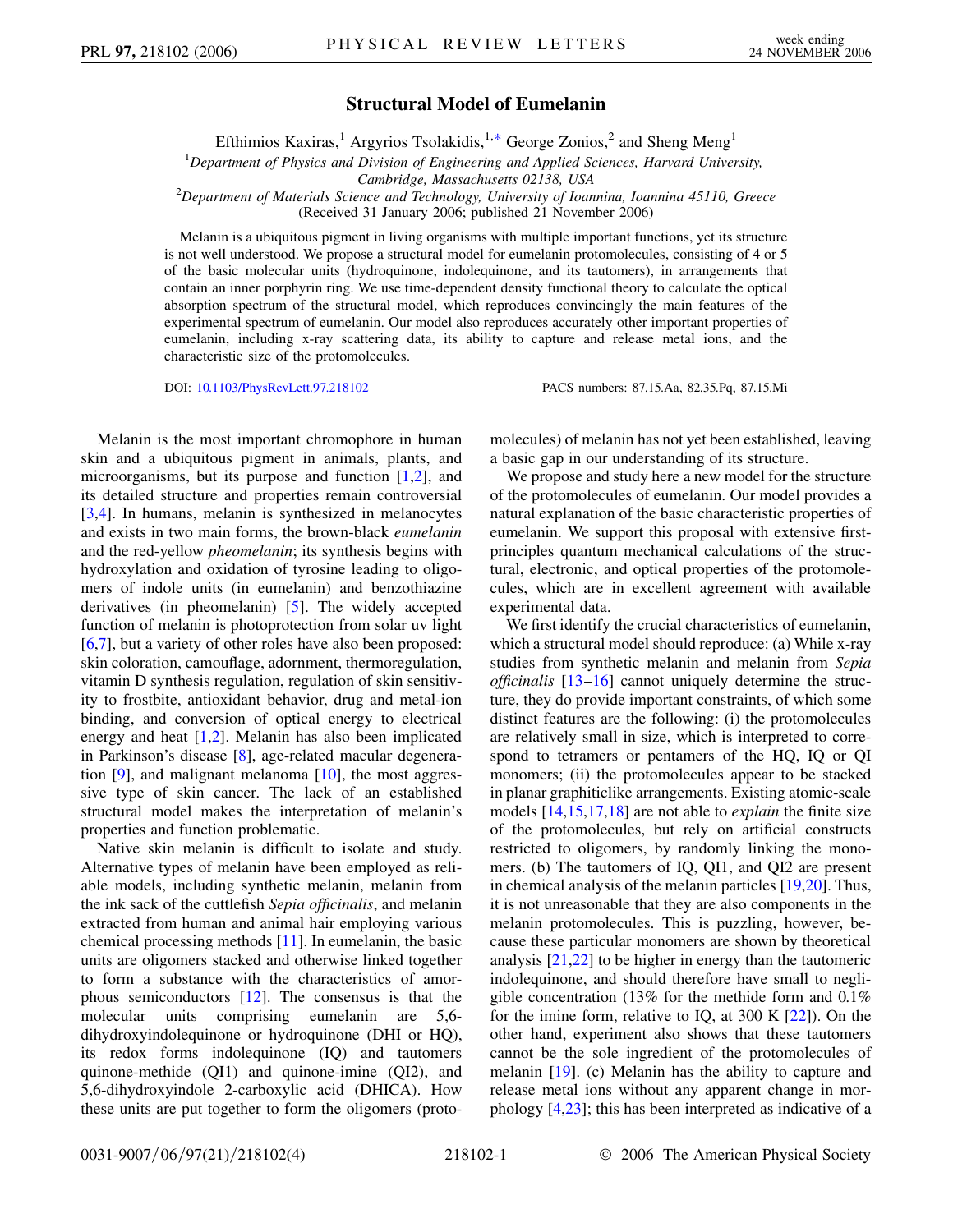structure which allows the efficient transport of metal ions without damage. A metal-ion binding capacity of one ion per 3–4 monomer units has been assigned by experiments [\[23\]](#page-3-23). (d) The most characteristic and challenging behavior of melanin is its very broad and smooth absorption spectrum in the uv and visible range, 700–200 nm (1.7– 6.2 eV). This behavior is central to some of its biological functions, such as the blocking of uv radiation, and is puzzling because it lacks any of the sharp features typical of other key biomolecules in the uv range.

The basic idea behind our model for the melanin protomolecules is illustrated in Fig. [1](#page-1-0): the four constituent molecules, IQ, HQ, QI1, and QI2, are linked by covalent bonds between the C2 and C7 atoms, exclusively. This creates an interior ring where all the N atoms reside, in an arrangement similar to porphyrin; that is, the N atoms are separated by three successive covalently bonded C atoms. In the tetramer, two adjacent monomers are positioned so that the major axis, which passes through C2 and bisects the bonds between C8-C9 in the pentagon and C5- C6 in the hexagon in one monomer, is perpendicular to the corresponding axis of the next monomer. We note that a tetramer is the smallest unit that can be formed in this manner. A trimer would put the two aforementioned axes on adjacent monomers at an angle of  $60^{\circ}$ , creating significant strain in the inner ring which would render this structure unstable. We have created pentamers following the same rule, and we find that, although less stable than the tetramers, they are not unstable due to strain (the two aforementioned axes of adjacent monomers are at a 108 angle). On the other hand, hexamers are unstable, because the two axes of adjacent monomers are at an angle of  $120^{\circ}$ , which brings the O6 atom of one monomer close to the H-C3 atom of the next, creating steric hindrance. Thus, the rule of creating rings in the manner described above naturally explains why the smallest protomolecule consists of four and the largest of five monomers, as suggested by the available experimental evidence  $[13-16]$  $[13-16]$  $[13-16]$ . This is already a significant improvement over any other attempt to create the oligomers out of the monomers in a natural manner, accounting for property (a) mentioned above. The formation pathway of such tetramers should also be favorable because the most stable binding sites to form a dimer are C2 and C7 [[24](#page-3-24)]. In the following, we concentrate for simplicity on tetramer protomolecules.

There are 21 possible arrangements of four individual molecules in a tetramer if we restrict the QI form to one type (either methide, QI1, or imine, QI2). We have performed calculations to obtain the formation energy of tetramers starting with monomers in vacuum, and found that of the 21 possible tetramers, the eight that contain no QI have large negative formation energy (endothermic reaction), the six that contain one QI have small positive formation energy (weakly exothermic reaction), and the eight that have two or three QIs have large positive formation energy (strongly exothermic reaction). Finally, the one that contains exclusively four QIs has small positive formation energy. We employed two different and widely used methodologies to perform these calculations within first-principles density functional theory [[25](#page-3-25),[26](#page-3-26)], and the two sets of results, shown in Fig. [2](#page-1-1), are in very good overall agreement.

These results give a remarkably clear explanation of experimental indications that QIs may play a role in the structure of eumelanin, even though they are energetically disfavored compared to the tautomeric indolequinone, as discussed in property (b) above: A tetramer without any QIs has 4 H atoms attached to the N atoms in the inner ring, which produce strong steric repulsion. Even the presence

<span id="page-1-0"></span>

FIG. 1 (color online). A tetramer composed of IQ-QI2-HQ- $QI2$  (gold = C, red = O, blue = N, and white = H). Atoms in the QI2 monomer are numbered in the standard notation.

<span id="page-1-1"></span>

FIG. 2 (color online). Formation energies of the various tetramers labeled by the first letter of the constituent quinones, I for IQ, H for HQ, and Q for either QI1 or QI2. The bars correspond to results for the two different forms of QI, as obtained from the SIESTA code (first two, red-shaded bars) or from the VASP code (second two, green-shaded bars).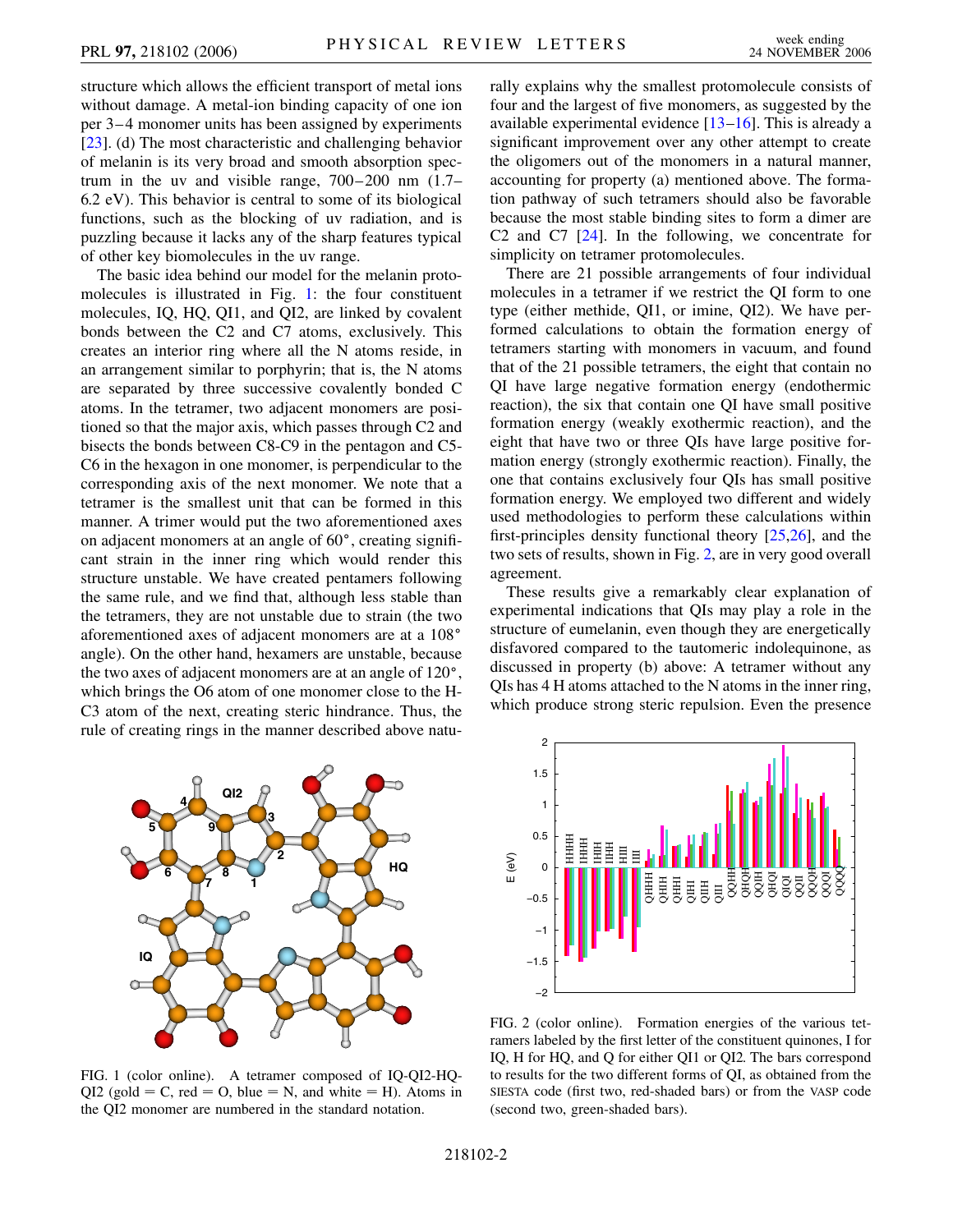of 3 H atoms in the inner ring (only one QI unit in the tetramer) appears unfavorable. The presence of at least two or three QIs (only 1 or 2 H atoms in the inner ring) is favorable. We emphasize that if QIs were not involved in the synthesis of tetramers it would not invalidate our model, which only relies on the assumption that the inner porphyrinlike ring contains at most 2 H atoms bonded to N atoms. This could be the result of reactions that remove H atoms from N in the IQ or HQ units during or after formation of the ring. The existence of several structurally similar and energetically equivalent tetramers is consistent with the recently proposed chemical disorder model [[27](#page-3-27)].

There are eight structures containing 1 or 2 H atoms in the inner ring, among the total of 21 structures that we considered for each of the two types of QI. In the following, we concentrate on those structures; we refer to them as the dominant tetramers. It is also possible to create structures with mixed QI1 and QI2 units, which would further contribute to chemical disorder [\[27\]](#page-3-27).

The calculated structure factor  $S(q)$  and radial distribution function (RDF) based on our model are shown in Fig. [3.](#page-2-0) The RDF is derived through Fourier transform of *S*(*q*) and contains an additional term  $4\pi r^2 \rho_s$ , with  $\rho_s$  the average density, following the procedure of Ref. [[14](#page-3-15)] with the same parameters. The 3D stacking of tetramers is

<span id="page-2-0"></span>

FIG. 3 (color online). Calculated structure factors  $S(q)$  and radial distribution functions (RDF) of the DHI monomer, the tetramers, and the three-layer model. Experimental data are presented for comparison (from [\[14\]](#page-3-15)). The tetramer curves are averaged over the dominant structures (see text).

essential to reproduce the very first peak in the experimental  $S(q)$ . We therefore form 3D arrangements by stacking three layers of the planar tetramer units and vary the relative distances and orientation between the layers. In the optimal arrangement, the tetramers are shifted by  $3.1 \text{ Å}$ in both lateral directions and rotated by  $30^\circ$  between adjacent layers, which are separated by 3.3 A. The RDF for this arrangement produces an excellent fit to the experimental data. In addition, the resulting density of 1.30  $g/cm<sup>3</sup>$  agrees well with the experimental value for tyrosine melanin  $(1.27 \text{ g/cm}^3)$  [[14](#page-3-15)]. A significant success of the present model is the peak around  $3.00 \text{ Å}$ , which no other model reproduces adequately [\[14\]](#page-3-15). This peak is due to the presence of the inner ring in the tetramer and corresponds to distances between the N atoms and their third neighbors in the inner ring (the C2 or C8 atoms in the neighboring monomers). We emphasize that only a regular structure like the porphyrinlike inner ring can produce this feature in the RDF, which is lost when the monomers are linked in a more random fashion. In fact, existing structural models produce a second peak in the RDF which is broader than the measured peak [\[14\]](#page-3-15), precisely because they lack the regularity of the inner ring structure, whereas the second peak produced by our model is as sharp as the first peak, as in experiment [\[13,](#page-3-13)[14\]](#page-3-15). Nevertheless, it is plausible that other structural models could also reproduce experiments well.

Our model also accounts naturally for the capture and release of metal ions by melanin. The inner ring of the tetramer structure we propose is identical to that in porphyrin. Three of the eight dominant tetramers, QHQH, QHQI, and QIQI, which have the highest formation energy, contain exactly two nonadjacent H as porphyrin does. It is known that porphyrin can capture and release a variety of metal ions. Consequently, the tetramers should exhibit similar behavior. This provides a natural explanation of the property (c). Indeed, the reported binding capacity of one ion per 3–4 monomer units [[23](#page-3-23)] is in agreement with our model.

Finally, a crucial test of the atomic-scale structure of melanin is whether it can reproduce the experimentally observed optical absorption spectrum. Accurate calculations of optical absorption spectra are computationally very demanding. We have performed such calculations based on time-dependent density functional theory, which reproduces well the experimental spectra of various biological molecules [\[28\]](#page-3-28). The results are shown in Fig. [4.](#page-3-29) The individual tetramers have of course sharp features, as do all biological molecules with specific structure. However, a structure formed by putting together a random collection of the dominant tetramers, stacked in units of three or four high in a manner analogous to graphite, is likely to show no sharp features. An average of the spectra of the 16 dominant tetramers we have studied produces a largely featureless spectrum, except for two weak and broad shoulders at